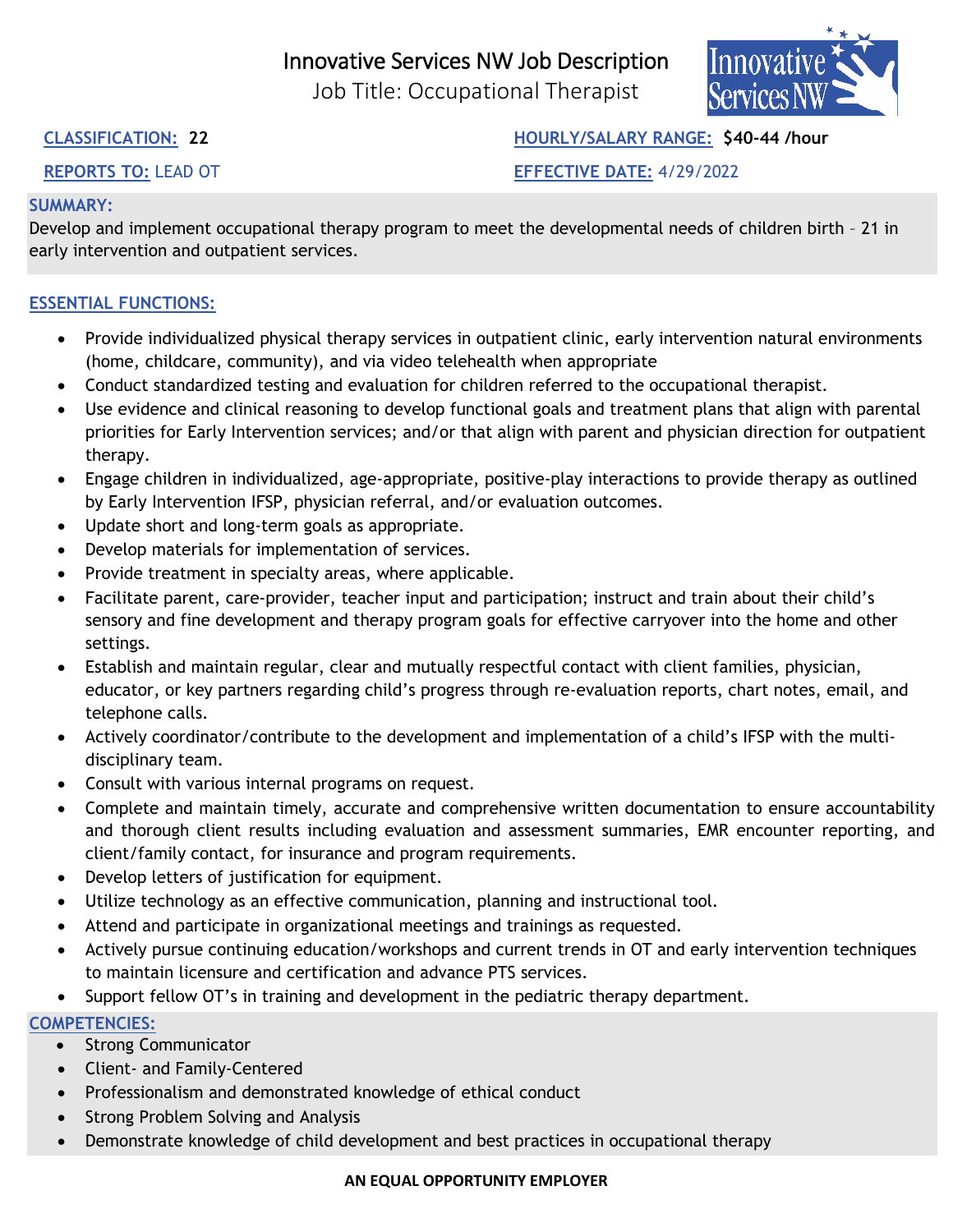Innovative

- Demonstrate principles and techniques for establishing an effective client-clinician relationship.
- Understand assessment tools and techniques specific to the pediatric population.

**SUPERVISORY RESPONSIBILITY:** Possible supervision for COTA's as required by organization and the State of Washington.

#### **WORK ENVIROMENT:**

- Indoor clinic setting with ambient room temperature; lighting; moderate noise typical of children's activities and communication; equipment traditional of an office or therapy clinic setting.
- Natural environment settings such as family homes, child care or public spaces where therapy may be delivered, including occasional outdoor settings such as parks or back yards.
- Moderate exposure to body fluids while working in the home or clinic environment

### **PHYSICAL DEMANDS:**

The physical demands and work environment characteristics described here are representative of those that must be met by an employee to successfully perform the essential functions of this job. Individuals will frequently be required to stand; walk; bend, sit; use hands to finger, handle, or feel objects, tools, or controls; reach with hands and arms; talk and hear; drive vehicle to therapy appointments. During therapy sessions, the employee will frequently need to perform therapy on floor mats so will often be on their knees or in a floor-sitting position. The employee must occasionally lift and or move up to 40 pounds using proper lifting techniques.

# **POSITION TYPE AND EXPECTED HOURS OF WORK:**

• Non-exempt. Full Time – 32-40 hours per week depending on client caseload.

# **TRAVEL:**

Weekly use of personal vehicles for services delivered throughout Clark County, Washington.

### **REQUIRED EDUCATION, CERTIFICATION(S) AND EXPEREIENCE**

- Master's Degree or higher or over 2 years pediatric experience
- Licensed occupational therapist in the state of Washington
- Practicum and/or experience with children with physical or developmental delays
- Proficient in Microsoft office skills
- Familiarity with EMR (electronic medical records) preferred
- Education and/or experience in early childhood development
- Current first aid and CPR, including infants and young children, or ability to obtain
- Current driver's license with proof of current auto insurance in state of residency
- Vehicle in excellent running condition with all safety restraints in working order
- Proficient in the English language
- Proficient verbal and written skills
- Must pass a criminal history background check
- **All employees of Pediatric Therapy are required to be fully vaccinated against COVID-19**